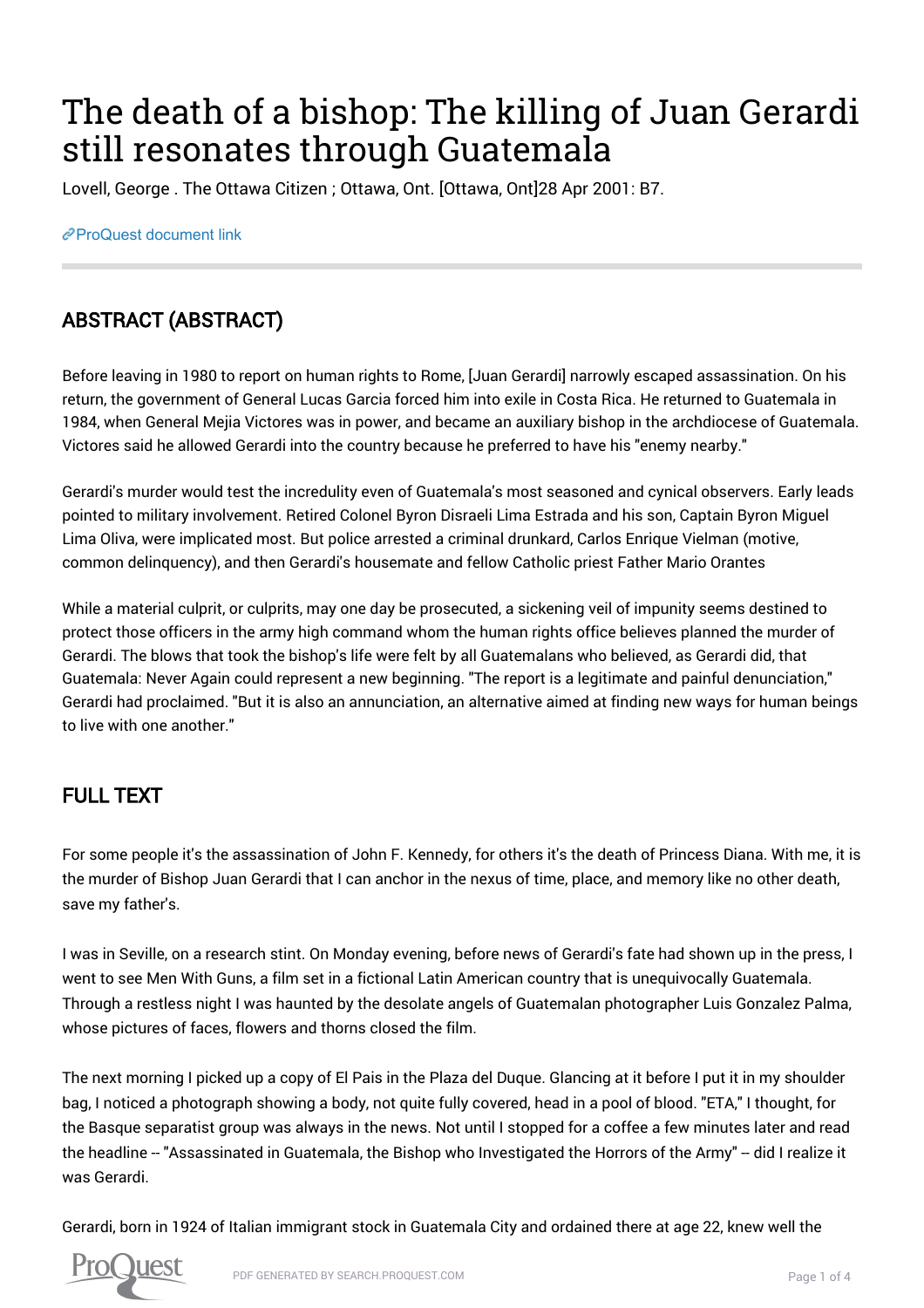venom of the forces he was up against. As bishop of the province of El Quiche, it was his unprecedented decision to close the diocese in 1980 because of savage repression. In one exchange with army leaders he said, "You are the ones who assassinate. You are the enemy of the people. We have to be with the people ... As long as you do not change, there can be no agreement between us."

Before leaving in 1980 to report on human rights to Rome, Gerardi narrowly escaped assassination. On his return, the government of General Lucas Garcia forced him into exile in Costa Rica. He returned to Guatemala in 1984, when General Mejia Victores was in power, and became an auxiliary bishop in the archdiocese of Guatemala. Victores said he allowed Gerardi into the country because he preferred to have his "enemy nearby."

In 1989, Archbishop Prospero Penados asked Gerardi to set up the Archdiocesan Human Rights Office. Five years later, the archbishop initiated the project known as "the Recovery of Historical Memory." Gerardi inspired the project's investigation of violence unleashed on the people of Guatemala during a brutal civil war.

The project report, titled Guatemala: Never Again, details 55,000 human-rights violations, of which more than 25,000 resulted in death. Almost 50,000 of the incidents are attributed to state security forces -- the army, the police, civil defence patrols, military commissioners and paramilitary death squads. Guerrilla insurgents are held accountable for the rest. Volume four of the report lists the names, dates and places of execution of 52,000 people. It is 544 pages, the longest of four volumes. Left unnamed are those responsible for the murders, whether soldiers in the field or their commanding officers, the intellectual authors of some of the worst crimes against humanity in Latin America.

On Friday, April 24, 1998, Bishop Gerardi presented the report at a special mass held in the Metropolitan Cathedral of Guatemala City. Two days later, he was beaten to death at his home. His assailants pounded his head with a concrete block. Guatemala's "men with guns" had used a different weapon on this occasion, but with the same lethal effect as countless times before, and since.

Gerardi's murder would test the incredulity even of Guatemala's most seasoned and cynical observers. Early leads pointed to military involvement. Retired Colonel Byron Disraeli Lima Estrada and his son, Captain Byron Miguel Lima Oliva, were implicated most. But police arrested a criminal drunkard, Carlos Enrique Vielman (motive, common delinquency), and then Gerardi's housemate and fellow Catholic priest Father Mario Orantes

Najera (motive: homosexual crime of passion). Also taken into custody were the parish household's cook, Margarita Lupez, and Father Mario's German shepherd dog, Baloo, who allegedly attacked Gerardi. All the suspects were later released because of lack of evidence, but in January 2000 Orantes and Lupez were arrested again, along with Lima Estrada, Lima Oliva and Jose Obdulio Villanueva, a former member of the Presidential Military Guard. The case is still under investigation.

While a material culprit, or culprits, may one day be prosecuted, a sickening veil of impunity seems destined to protect those officers in the army high command whom the human rights office believes planned the murder of Gerardi. The blows that took the bishop's life were felt by all Guatemalans who believed, as Gerardi did, that Guatemala: Never Again could represent a new beginning. "The report is a legitimate and painful denunciation," Gerardi had proclaimed. "But it is also an annunciation, an alternative aimed at finding new ways for human beings to live with one another."

Four months after Gerardi's slaying, I attended a memorial service for him in the Metropolitan Cathedral. It seemed the sentiments expressed by the bishop and his flock were very much at odds. "Your Kingdom is Peace, Your

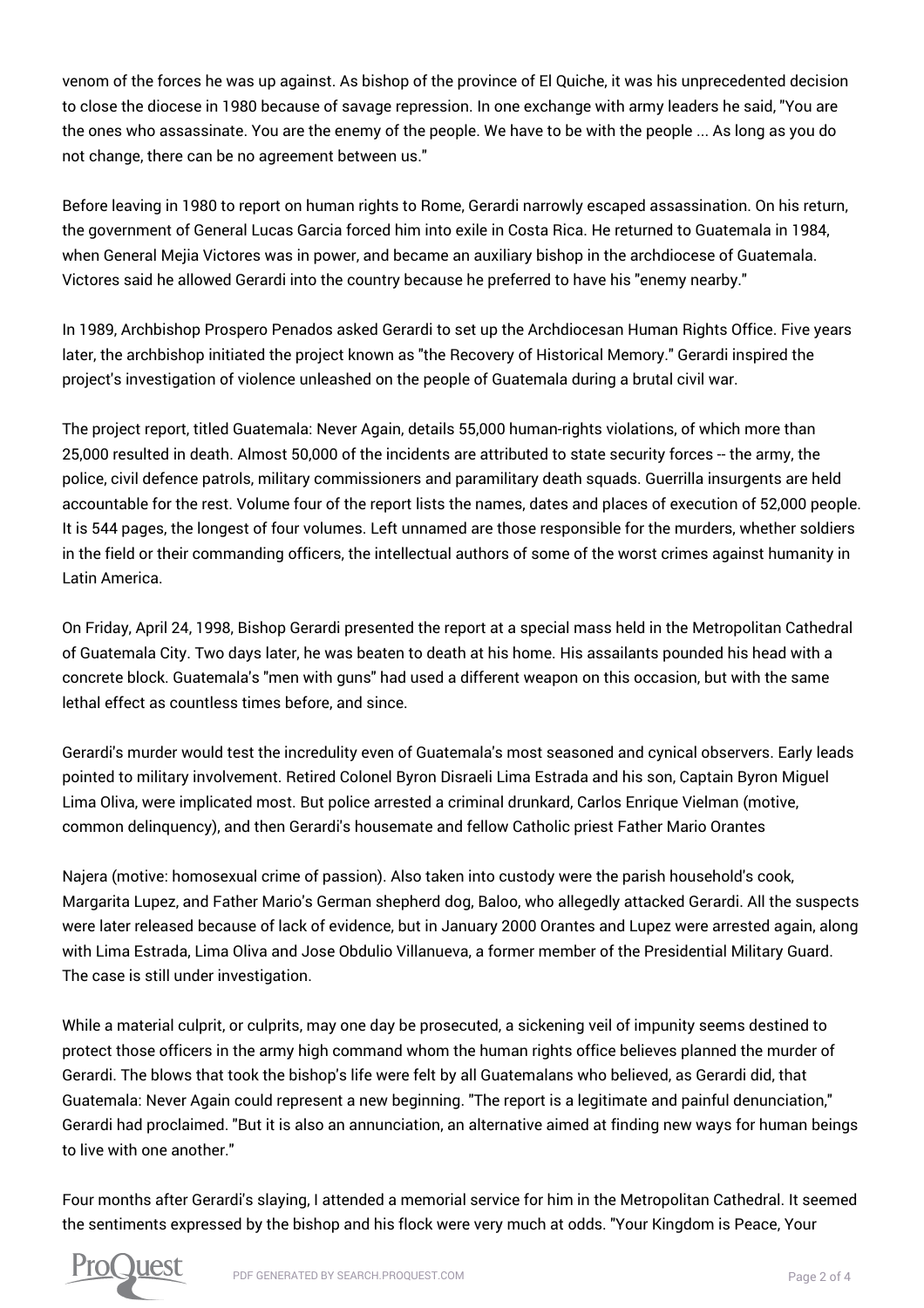Kingdom is Love," sang a packed congregation, the voices of Indians and non-Indians filling the vast space. Yet placards declared, "Death to Impunity," "No More Unjust Bloodshed," and "Monseuor Gerardi: Martyr of the Truth."

The most moving moment came when the report and a photograph of Gerardi were placed alongside the blood and body of Christ. Two women and two men, their arms held high for all to behold which volume of the report they were carrying, approached the altar. The images chosen for the cover of each volume, a photographic collage by Daniel Hernandez, struck a powerful chord:

Me callo: I am silent.

No veo: I cannot see.

No oigo: I do not hear.

Para que todos lo sepan: So that all shall know.

As a long line of people formed to take communion, the afternoon sun entered the cathedral in slanted beams of golden light. The yellow dome above us began to glow. As mass ended, I rose from the pew I shared with a row of nuns and exited through wafts of incense and the hush of prayer. Outside, a thunderous cloudburst had paved the way for a rainbow, its colours arching from one of the cathedral's twin spires over jagged rooftops to the Church of San Sebastien, where Gerardi had lived, preached and died. The sky, at least, seemed to have matters elementally resolved. It was an awesome sight.

From A Beauty That Hurts: Life and Death in Guatemala.

W. George Lovell teaches geography at Queen's University.

#### Illustration

Black &White Photo: Reuters / Catholic school students prayed in front of the tomb of Bishop Juan Gerardi in Guatemala City's cathedral this week, on the third anniversary of his murder. ;

### DETAILS

| <b>Publication title:</b> | The Ottawa Citizen; Ottawa, Ont. |
|---------------------------|----------------------------------|
| Pages:                    | B7                               |
| Number of pages:          | $\bf{0}$                         |
| <b>Publication year:</b>  | 2001                             |
| <b>Publication date:</b>  | Apr 28, 2001                     |
| Section:                  | <b>News</b>                      |
| Publisher:                | Postmedia Network Inc.           |